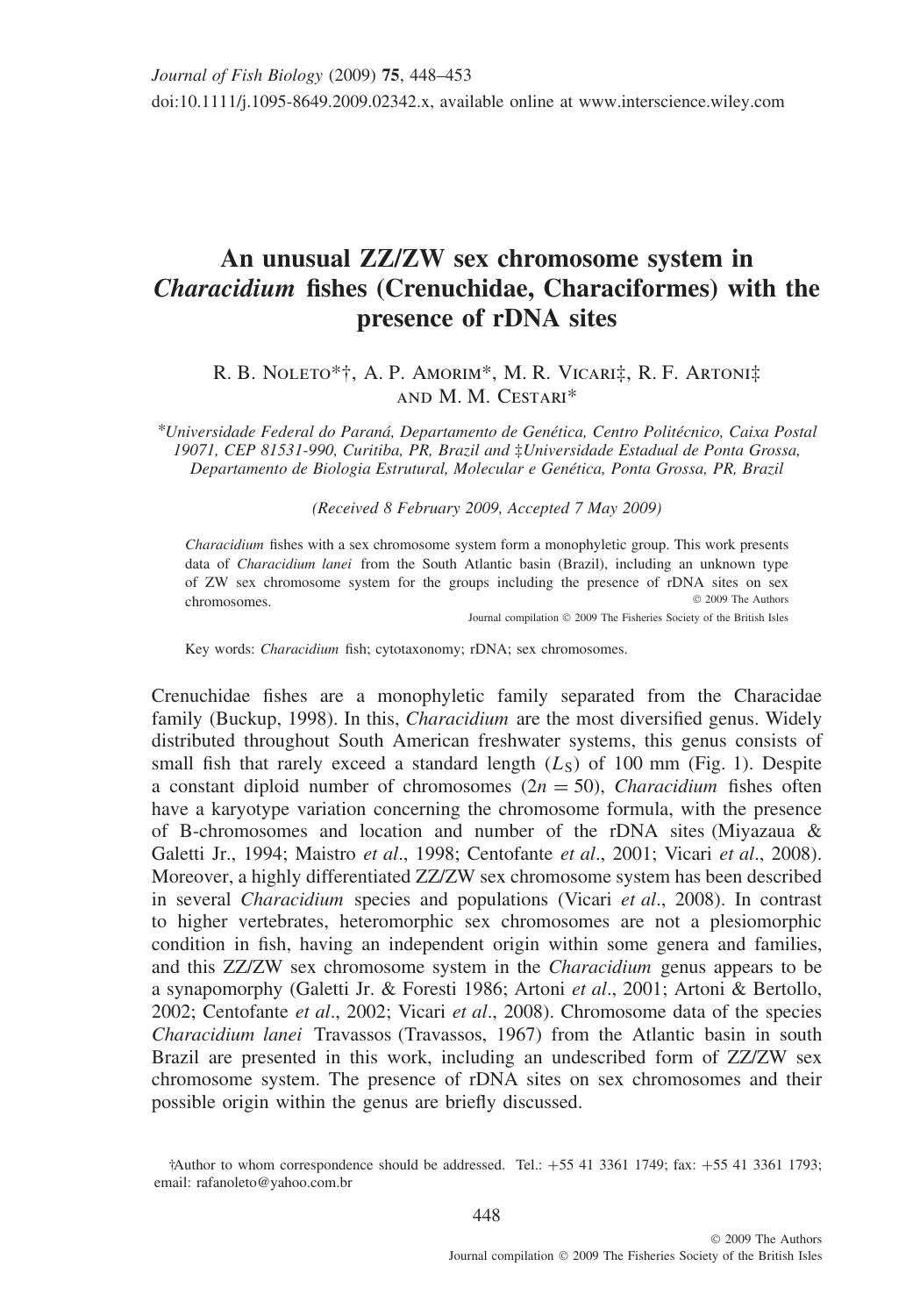

FIG. 1. Specimen of *Characidium lanei* from Barroca river, Atlantic basin, PR, Brazil. Bar = 10 mm.

A total of 13 individuals of *C. lanei* (five males and eight females) from the Barroca river, Atlantic basin  $(25^{\circ}24'40''$  S;  $48^{\circ}50'28''$  W), Paraná State, Brazil, were analysed. Chromosomal preparations were obtained from anterior kidney cells using the *in vivo* colchicine treatment (Bertollo *et al*., 1978). Constitutive heterochromatin was analysed by the C-banding method (Sumner, 1972) as well as by the double fluorochrome staining using chromomycin  $A_3+DAPI$  (Schweizer, 1980), which are indicative of GC and AT-rich regions, respectively. Nucleolar organizer regions (NOR) were identified by Ag-NOR staining (Howell & Black, 1980) and by fluorescent *in situ* hybridization (FISH) according to Heslop-Harrison *et al*. (1991). Double-FISH technique was performed with an 18S rDNA probe from the fish *Prochilodus argenteus* Spix & Agassiz (Hatanaka & Galetti Jr., 2004) and a 5S rDNA probe from the fish *Leporinus elongatus* Valenciennes (Martins & Galetti Jr., 1999). The probes 18S and 5S were labelled with biotin-14-dATP (Invitrogen; www.invitrogen.com) and digoxigenin**-**11-dUTP (Roche, www.roche.com), respectively, and both were obtained by polymerase chain reaction (PCR). The detection and amplification of hybridization signals were carried out using avidin–FITC conjugated (Sigma–Aldrich; www.sigmaaldrich.com) and anti-digoxigenin rhodamine (Roche). FISH signals were analysed in a Zeiss Axiophot epifluorescence microscope, and the chromosome images were captured by Case Data Manager Expo 4·0 (Applied Spectral Imaging; www.spectral-imaging.com) software.

Examined specimens of *C. lanei* presented the stable chromosome number in this genus with  $2n = 50$  chromosomes. The number of chromosome arms (NF) equalled 98 in both sexes besides a female heterogamety related to a ZZ/ZW sex chromosome system (Fig. 2). In addition, this species revealed acrocentric chromosomes (pair 25). This fact indicates that rearrangements such as pericentric inversions are also involved in chromosomal diversification of this genus, although the presence of uniarmed elements is uncommon in *Characidium* species. The Z chromosome was a medium-sized metacentric, whereas W was a submetacentric element slightly larger than the Z. This sex system seems to be a synapomorphy restricted to species and populations from distinct hydrographic basins (Centofante *et al*., 2003; Maistro *et al*., 2004; Vicari *et al*., 2008).

C-banding showed the presence of heterochromatin in the centromeric regions of all chromosome pairs while the W chromosome appeared totally heterochromatic. In the Z chromosome, clear C-bands on both telomeric regions were detected [Figs 2(b,d) and 4(a)]. Heteromorphic terminal blocks were also observed on the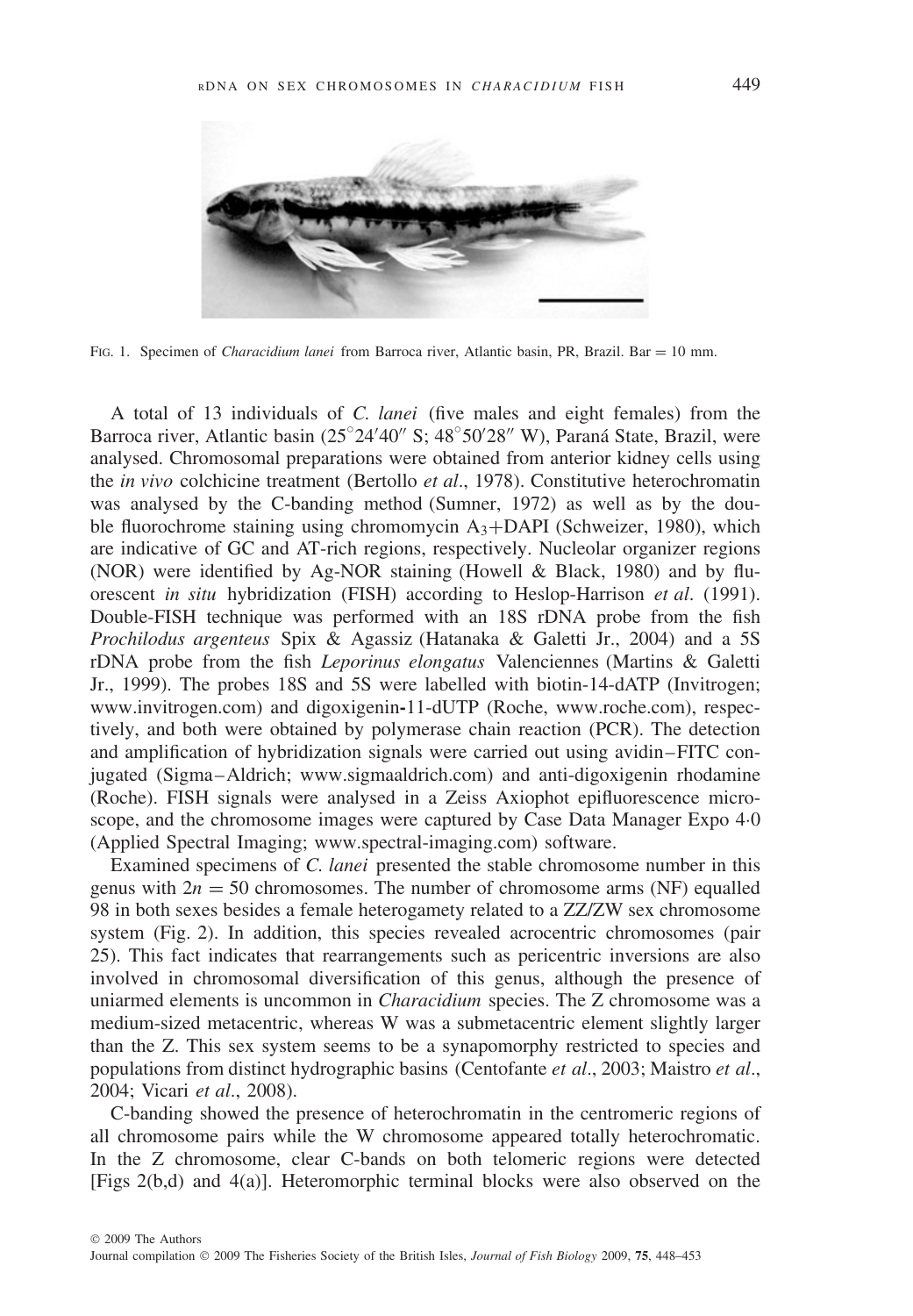

FIG. 2. Karyotypes of *Characidium lanei* arranged from giemsa-stained and sequential C-banding. (a, b) Male; (c, d) female. Bar =  $5 \mu$ m.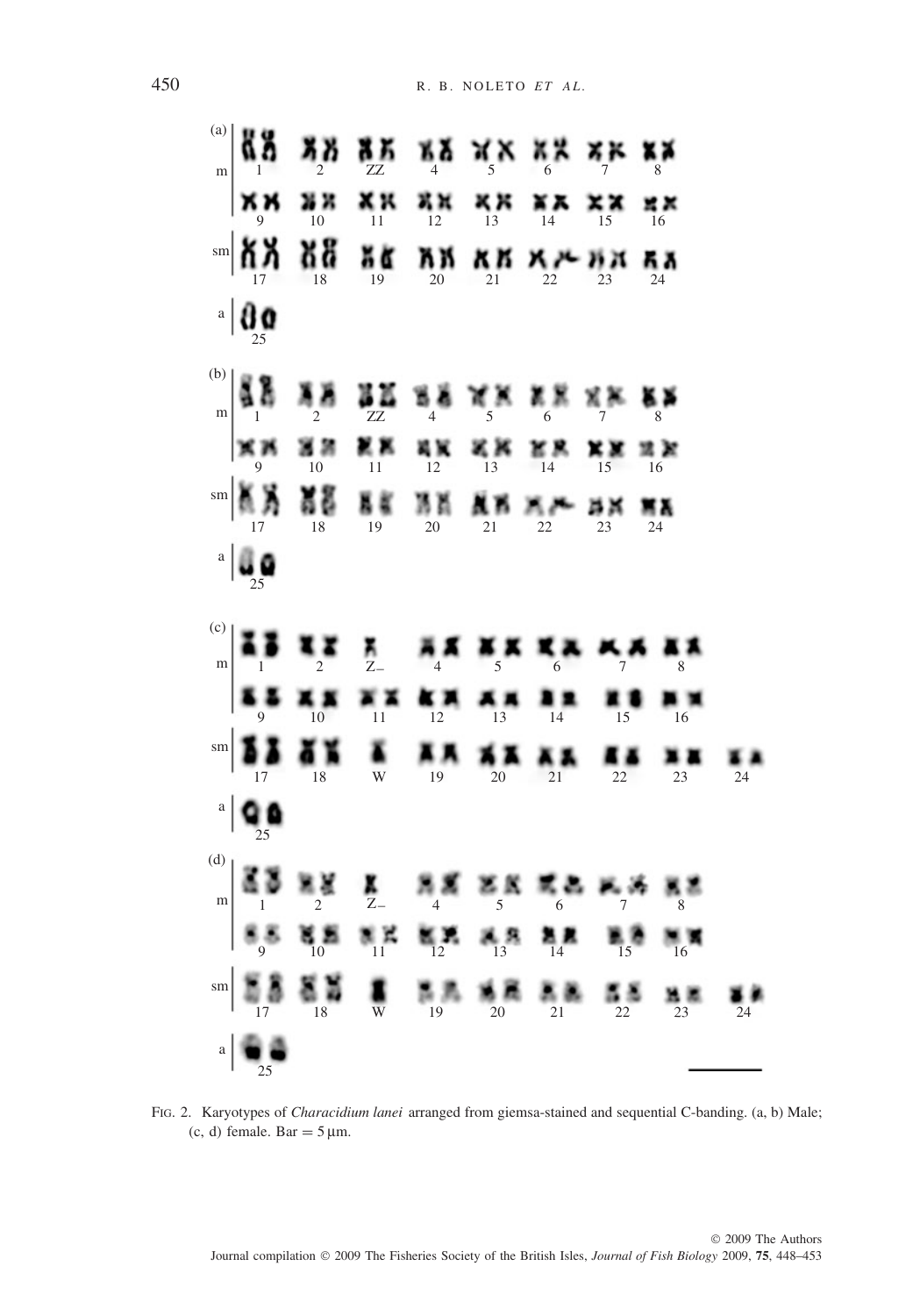long arms of the acrocentric pair. The telomeric regions are propitious to genetic material dispersion because of their proximity within interphase nucleus (Schweizer & Loidl, 1987) permitting heterochromatin transfers among sites of non-homologous chromosomes. In this sense, 4 , 6 diamidino-2-phenylindole dihydrochloride (DAPI) staining revealed heterochromatic domains with the same base composition (AT-rich) as the blocks on acrocentric and  $Z$  chromosomes [Fig. 3(a)]. In the latter case, the double chromomycin A3 (CMA3)–DAPI staining also revealed a compartmentalization in AT and GC base pairs [Fig. 4(c)].

The major rDNA sites were visualized by Ag-NORs and 18S rDNA probe on the telomeric region of the short and long arms of the Z and W chromosomes, respectively [Fig. 4(b,d)], besides them to be GC rich [Fig. 4(c)]. The 5S ribosomal genes were located in the pericentromeric region of the short arm of an unidentified submetacentric pair [Fig. 3(b)]. The same condition was observed in other *Characidium* species (Vicari *et al*., 2008).

Concerning sex chromosomes, the heterochromatin distribution in Z chromosomes differs from the usual pattern in *Characidium* species, which is restricted to the pericentromeric region (Vicari *et al*., 2008). In addition, this study provides the first description of the rDNA sites on sex chromosomes in the genus. NORs located on sex chromosomes are only found in a few fish species (Morán *et al.*, 1996; Reed & Phillips, 1997; Born & Bertollo, 2000). It was reported that in genus *Triportheus*, the rDNA possibly influenced the initial steps of the sex chromosome differentiation (Artoni & Bertollo, 2002). In *C. lanei*, however, it seems that other classes of repetitive DNA are involved in the evolution of such chromosomes because the location of rRNA genes on sex chromosomes represents a derived condition for the genus. Given that NORs in species of *Characidium* with sex chromosomes occur exclusively on the long arm of an autosomal submetacentric pair (Centofante *et al*., 2003), two hypotheses could be considered: (1) a translocation or transposition event



FIG. 3. (a) Metaphase of *Characidium lanei* male after DAPI staining. The arrowheads indicate AT-rich sites including on Z chromosomes (\*). (b) Double fluorescent *in situ* hybridization (FISH) technique in female with 5S (arrows) and the 18S (on sex chromosomes) rDNA probes. Bar  $=$  5 $\mu$  m.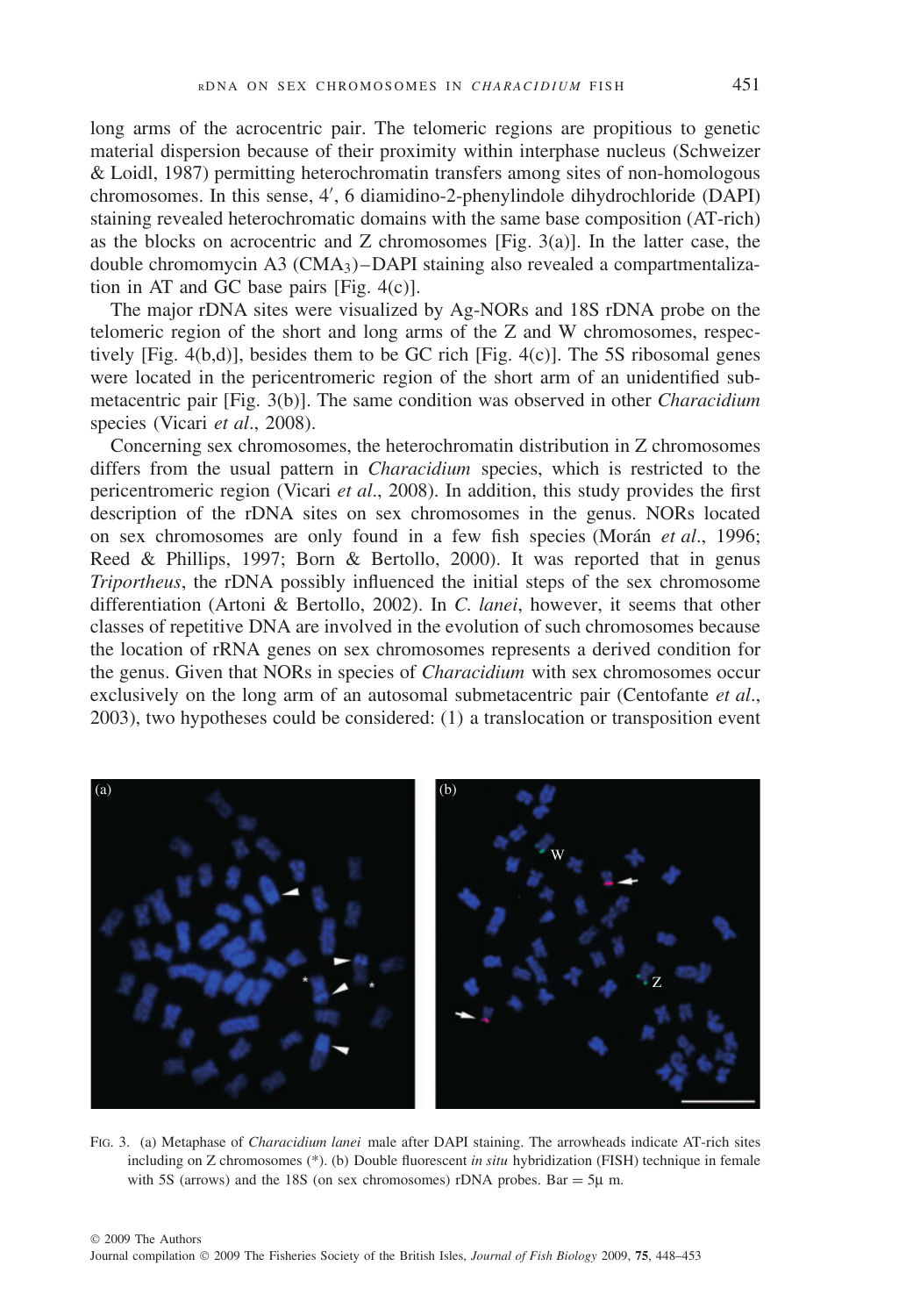

FIG. 4. The ZW sex chromosome pair of the *Characidium lanei*: (a) C-banding, (b) Ag-NOR sites, (c) CMA3- DAPI staining and (d) 18S rDNA fluorescent *in situ* hybridization (FISH).

followed by sex chromosome diversification or (2) an old condition already present in the ancestral sex chromosome pair that was possibly lost in some species.

Given the current allopatric status of the ZW sex system in *Characidium* species, further analysis involving isolation and characterization of the heterochromatic segments as well as probes of sex chromosomes will provide a better understanding of sex chromosome diversification of this fish group.

We thank the two anonymous reviewers for their helpful comments that improved the manuscript. This work was supported by Coordenação de Aperfeicoamento de Pessoal de Nível Superior (CAPES), Conselho Nacional de Desenvolvimento Científico e Tecnológico (CNPq) and Fundação Araucária de Apoio ao Desenvolvimento Científico e Tecnológico do Estado do Paraná.

## **References**

- Artoni, R. F., Falcão, J. N., Moreira-Filho, O. & Bertollo, L. A. C. (2001). An uncommon condition for a sex chromosome system in Characidae fish. Distribution and differentiation of the ZZ/ZW system in *Triportheus*. *Chromosome Research* **9,** 449–456.
- Artoni, R. F. & Bertollo, L. A. C. (2002). Evolutionary aspects of the ZZ/ZW sex chromosome system in the Characidae fish, genus *Triportheus*. A monophyletic state and NOR. *Heredity* **89,** 15–19.
- Bertollo, L. A. C., Takahashi, C. S. & Moreira-Filho, O. (1978). Cytotaxonomic considerations on *Hoplias lacerdae* (Pisces, Erythrinidae). *Brazilian Journal of Genetics* **1,** 103–120.
- Born, G. G. & Bertollo, L. A. C. (2000). An XX/XY sex chromosome system in a fish species, *Hoplias malabaricus*, with a polymorphic NOR-bearing X chromosome. *Chromosome Research* **82,** 111–118.
- Buckup, P. A. (1998). Relationships of the Characidiinae and phylogeny of characiform fishes (Teleostei: Ostariophysi). In *Phylogeny and Classification of Neotropical Fishes*, 1st edn (Malabarba, L. R., Reis, R. E., Vari, R. P., Lucena, Z. M. S. & Lucena, C. A. S., eds). Porto Alegre: Edipucrs.
- Centofante, L., Bertollo, L. A. C. & Moreira-Filho, O. (2001). Comparative cytogenetics among sympatric species of *Characidium* (Pisces, Characiformes). Diversity analysis with the description of ZW sex chromosome system and natural triploidy. *Caryologia* **54,** 253–260.
- Centofante, L., Bertollo, L. A. C. & Moreira-Filho, O. (2002). ZZ/ZW sex chromosome system in new species of the genus *Parodon* (Pisces, Parodontidae). *Caryologia* **54,** 139–150.
- Centofante, L., Bertollo, L. A. C., Buckup, P. A. & Moreira-Filho, O. (2003). Chromosomal divergence and maintenance of sympatric characidiin fish species (Crenuchidae, Characidiinae). *Hereditas* **138,** 213–218.
- Galetti, P. M. Jr. & Foresti, F. (1986). Evolution of the ZZ/ZW system in *Leporinus* (Pisces, Anostomidae). *Cytogenetic and Cell Genetics* **43,** 43–46.